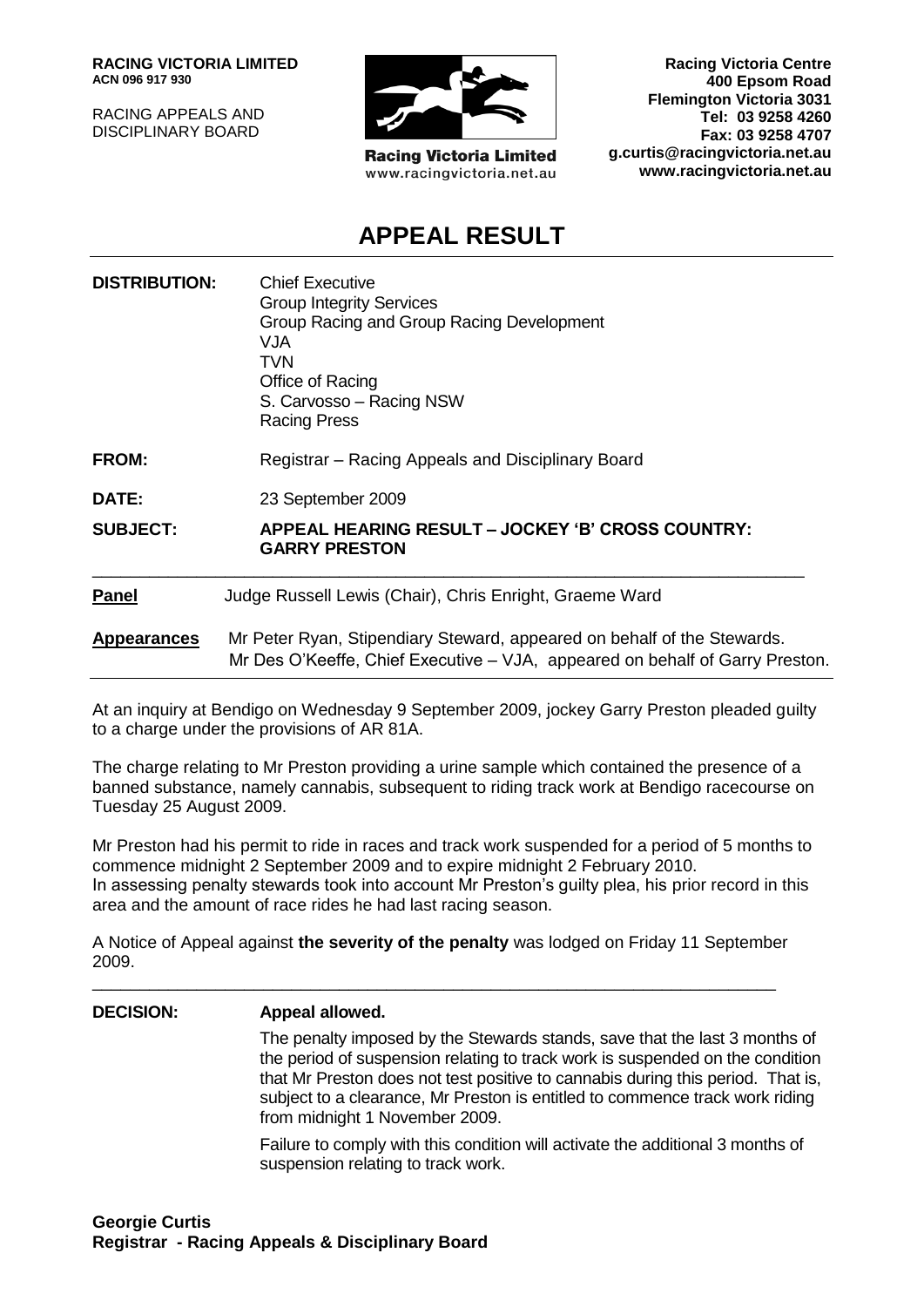# **TRANSCRIPT OF PROCEEDINGS**

#### **RACING APPEALS AND DISCIPLINARY BOARD**

\_\_\_\_\_\_\_\_\_\_\_\_\_\_\_\_\_\_\_\_\_\_\_\_\_\_\_\_\_\_\_\_\_\_\_\_\_\_\_\_\_\_\_\_\_\_\_\_\_\_\_\_\_\_\_\_\_\_\_\_\_\_\_

## **MR RUSSELL LEWIS, CHAIRMAN MR CHRIS ENRIGHT MR GRAEME WARD**

# **IN THE MATTER OF: GARRY PRESTON**

#### **DECISION**

#### **MELBOURNE**

#### **WEDNESDAY, 23 SEPTEMBER 2009**

MR D O'KEEFFE appeared on behalf of Mr Gary Preston

MR P RYAN appeared on behalf of the Stewards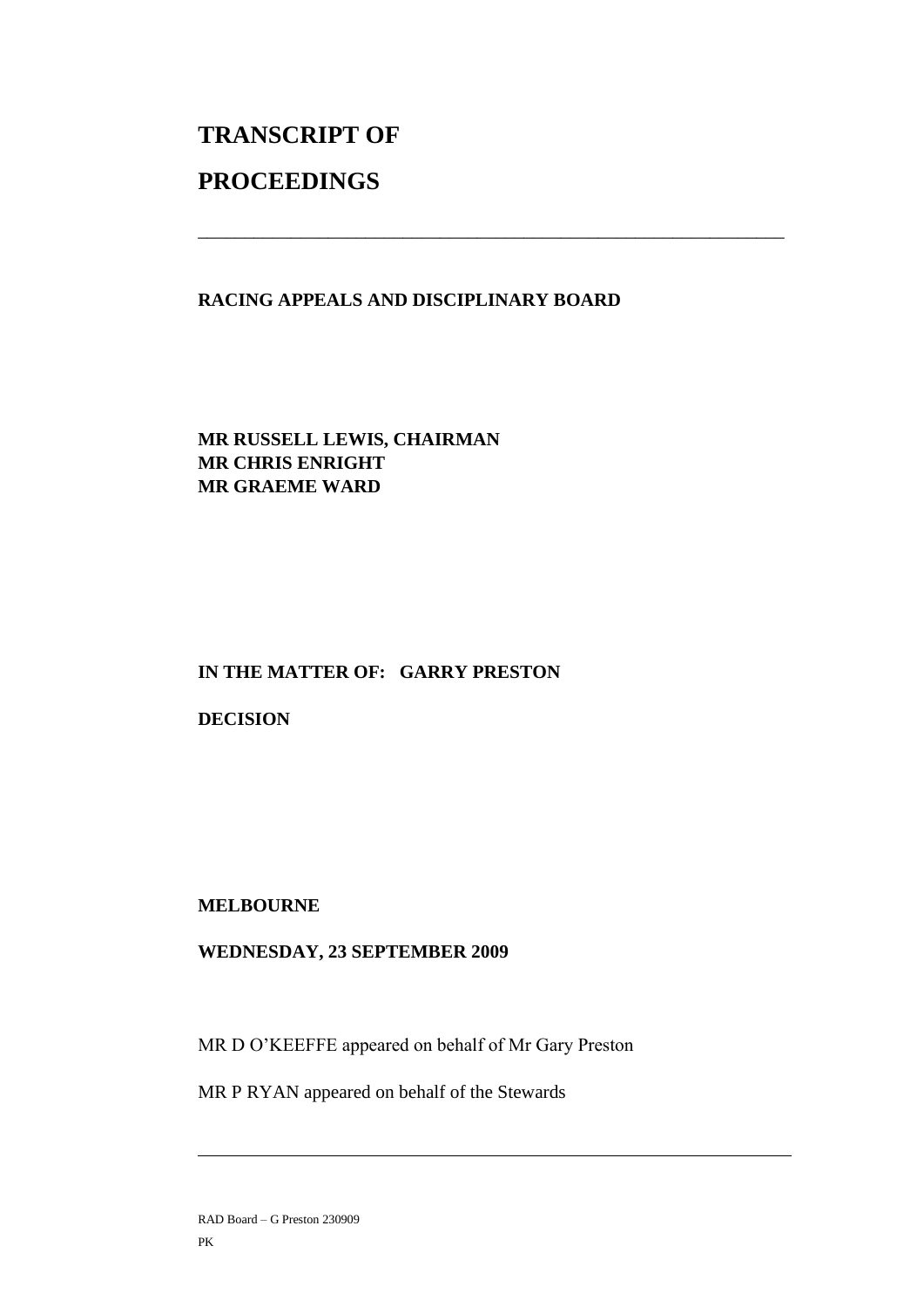CHAIRMAN: The Board regards this as an exceptional case, in as much as the Board is satisfied that the Stewards did not have before them the details of the triggering mechanism for Mr Preston's resumption of use of cannabis. That said, the Board although it will allow the appeal, it will only allow it in the sense that the penalty be varied. The appeal is allowed to the extent that the penalty imposed by the Stewards stands, save that, the last three months of that period, relating to track work is suspended on condition that Mr Preston does not test positive to cannabis during the period held in suspense. Failure to comply with this condition will reactivate the suspended period of three months. That is, Mr Preston is subject to clearance, entitled to commence riding track work from midnight on the 1<sup>st</sup> November 2009. That clear Mr O'Keeffe?

MR O'KEEFFE: Yes.

CHAIRMAN: Five months barred from riding, but he's able to resume track work as from midnight on the  $1<sup>st</sup>$  November, subject to clearance.

MR O'KEEFFE: Yes.

CHAIRMAN: And between the 1<sup>st</sup> November and the  $2<sup>nd</sup>$  February 2010, that's the period held in suspense.

MR O'KEEFFE: Yes.

CHAIRMAN: And if he tests positive in that period, well of course the penalty will be reactivated, the three months and of course he'll be dealt with for that further offence.

MR O'KEEFFE: Yes, we understand. CHAIRMAN: Is that crystal clear Mr Preston?

MR PRESTON: Yes.

MR O'KEEFFE: You understand?

MR PRESTON: Yes.

CHAIRMAN: Are you agreed to accept those conditions?

MR PRESTON: Yes, yes.

CHAIRMAN: All right.

MR O'KEEFFE: Have you got them?